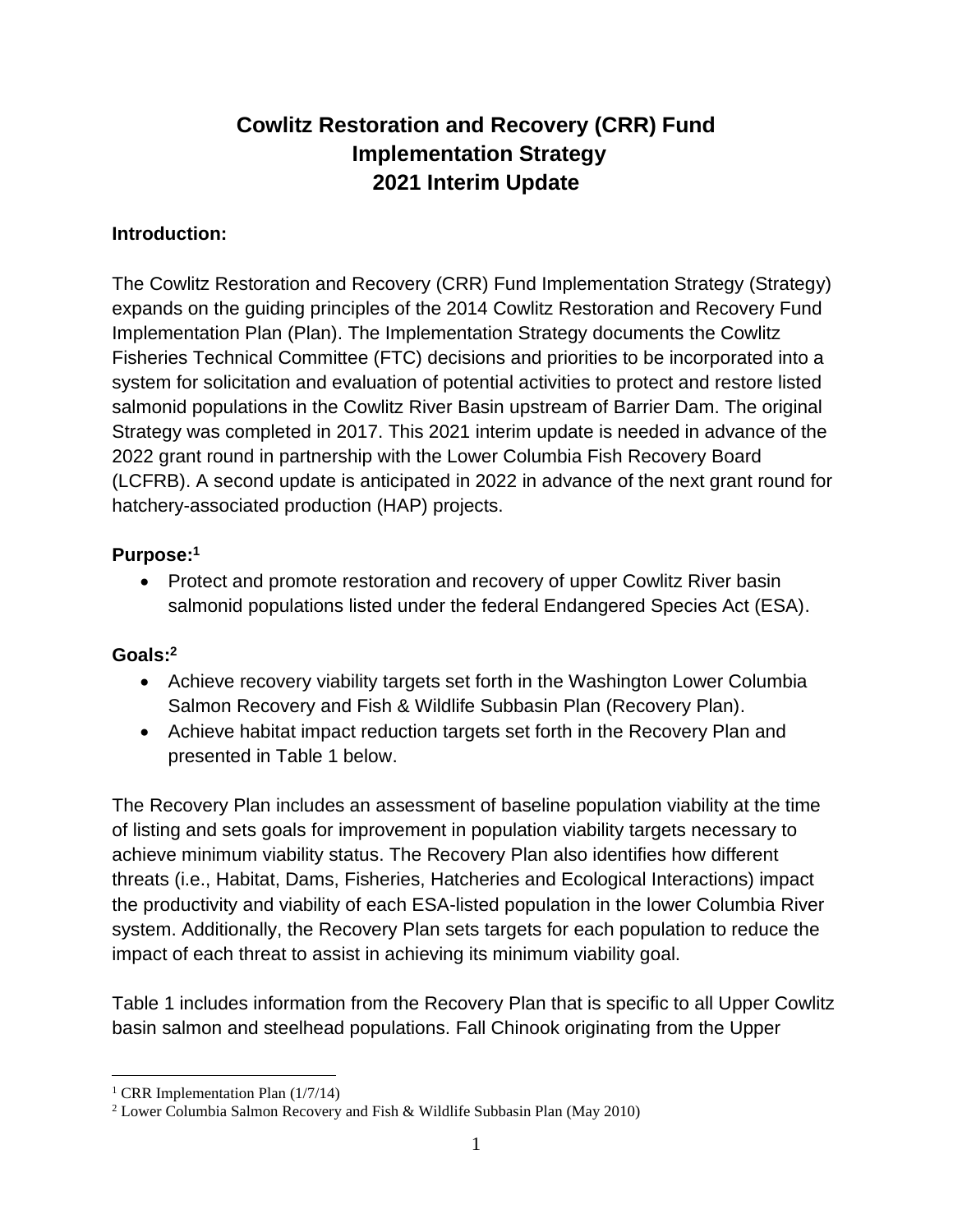Cowlitz, Cispus, and Tilton Rivers are considered a single ESA-listed population. For spring Chinook, coho, and steelhead, each species has three designated populations: Upper Cowlitz, Cispus, and Tilton. Table 1 presents the baseline viability assessment and minimum viability goal (Recovery Objective) plus information regarding impacts from the Habitat threat: 1) baseline impacts at time of listing, 2) reduction in impacts set forth by the Recovery Plan (Target Reduction), and 3) outcome of reduction that would allow the population to achieve minimum viability (Recovery Objective) for each population.

Table 1. Summary of population viability and impacts from the habitat threat for all populations in the Cowlitz basin upstream of Barrier Dam. Includes information regarding estimated status at time of initial listings (1998) and Lower Columbia Recovery Plan targets to assist in achieving minimum viability status. Targets for reducing habitat threats are based on desired population productivity improvements associated with improving manageable stream habitat conditions. Stream habitat target reductions are determined in balance with the five other manageable impact factors (estuary/mainstem habitat, hydropower, harvest, hatcheries, and predation).

|                                                                                                         |                     |              | <b>Population Viability**</b> |                  | <b>Impacts from Habitat Threat</b> |                  |                 |
|---------------------------------------------------------------------------------------------------------|---------------------|--------------|-------------------------------|------------------|------------------------------------|------------------|-----------------|
|                                                                                                         | <b>Population</b>   |              |                               | <b>Recovery</b>  |                                    | <b>Target</b>    | <b>Recovery</b> |
| <b>Basin</b>                                                                                            | <b>Designation</b>  |              | Baseline*                     | <b>Objective</b> | Baseline*                          | <b>Reduction</b> | Objective       |
|                                                                                                         |                     |              |                               |                  |                                    |                  |                 |
| Upper<br>Cowlitz                                                                                        | Spring<br>Chinook   | Primary      | Very Low                      | High+            | 0.90                               | 50%              | 0.45            |
|                                                                                                         | Winter<br>Steelhead | Primary      | Very Low                      | High             | 0.40                               | 50%              | 0.20            |
|                                                                                                         | Coho                | Primary      | Very Low                      | High             | 0.40                               | 50%              | 0.20            |
|                                                                                                         |                     |              |                               |                  |                                    |                  |                 |
| Cispus                                                                                                  | Spring<br>Chinook   | Primary      | Very Low                      | High+            | 0.90                               | 50%              | 0.45            |
|                                                                                                         | Winter<br>Steelhead | Primary      | Very Low                      | High             | 0.60                               | 50%              | 0.30            |
|                                                                                                         | Coho                | Primary      | Very Low                      | High             | 0.50                               | 50%              | 0.25            |
|                                                                                                         |                     |              |                               |                  |                                    |                  |                 |
| Tilton                                                                                                  | Spring<br>Chinook   | Stabilizing  | Very Low                      | Very Low         | 0.80                               | 0%               | 0.80            |
|                                                                                                         | Winter<br>Steelhead | Contributing | Very Low                      | Low              | 0.90                               | 50%              | 0.45            |
|                                                                                                         | Coho                | Stabilizing  | Very Low                      | Very Low         | 0.95                               | 0%               | 0.95            |
|                                                                                                         |                     |              |                               |                  |                                    |                  |                 |
| Upper<br>Cowlitz***                                                                                     | Fall<br>Chinook     | Stabilizing  | Very Low                      | Very Low         | 0.80                               | 0%               | 0.80            |
| * Conditions in 1998 prior to federal ESA listings of lower Columbia steelhead, Chinook and chum salmon |                     |              |                               |                  |                                    |                  |                 |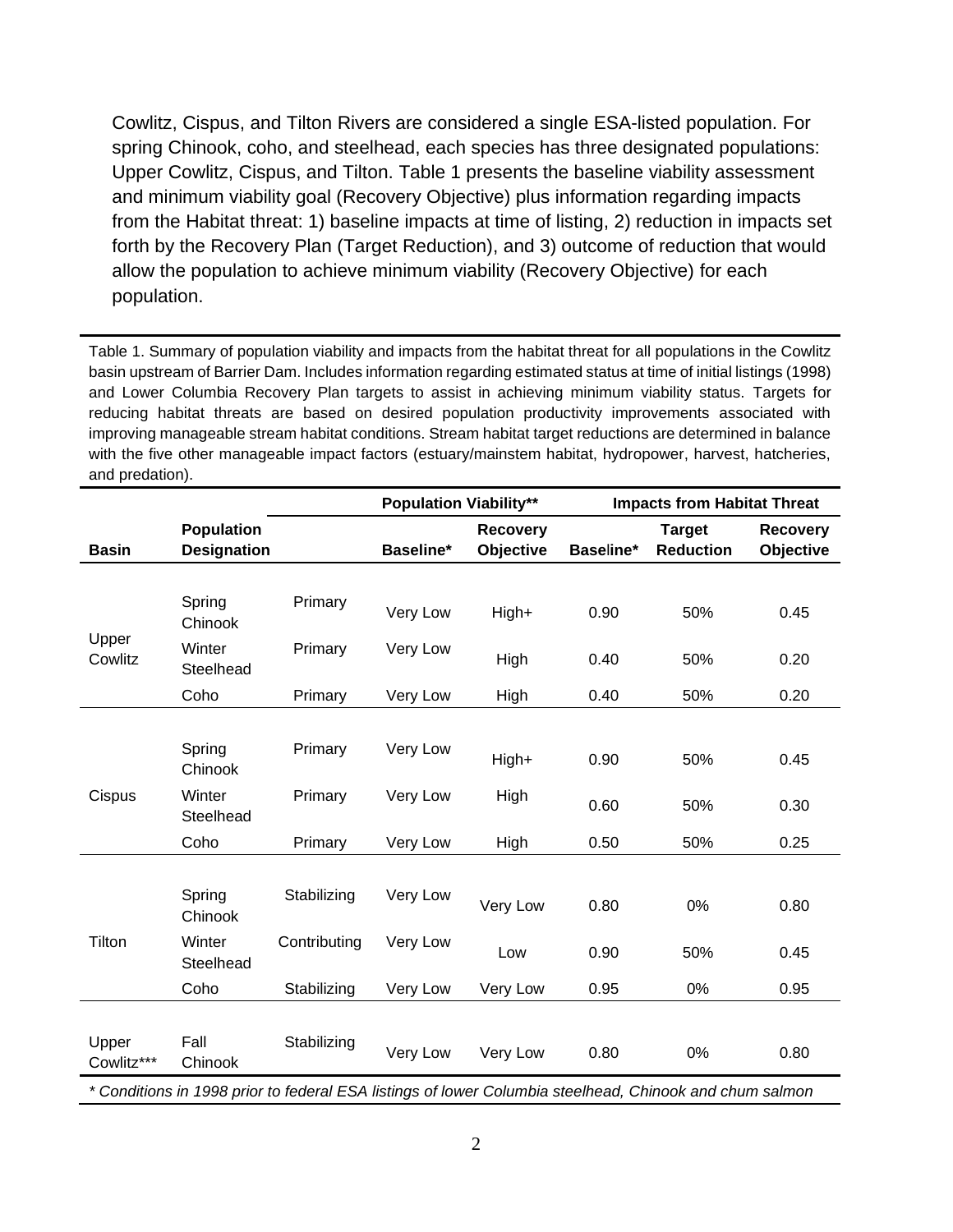*\*\* Viability categories defined by National Marine Fisheries Service as described in Recovery Plan (Section 4.2.1)*

*\*\*\* Includes Tilton, Cispus and Upper Cowlitz basins Source: Washington Lower Columbia Salmon Recovery and Fish & Wildlife Subbasin Plan*

### **Overview:**

The CRR fund is intended to support activities that will protect and promote recovery of listed species *in lieu* of construction and operation of volitional upstream passage facilities on the Upper Cowlitz River. Article 3 of the Cowlitz River Hydroelectric Project Settlement Agreement (Settlement Agreement) calls for the expenditure of the CRR Fund if it is determined that:

*"…expenditure of the escrow account on such additional measures in lieu of volitional upstream facilities is necessary and appropriate to achieve natural stock restoration, consistent with the express purpose of the license and the Settlement Agreement, and with applicable recovery plans for the listed Cowlitz River stocks…"*

Consistent with Project License Article 3, Tacoma Power established an account in the amount of \$15 million (plus annual interest) in July 2008 known as the Cowlitz Restoration and Recovery Fund (CRR Fund) to be used to promote restoration and facilitate recovery of Upper Cowlitz River basin salmonid populations listed under ESA. The intent of this program and funding source is to support actions not otherwise covered by specific resource protection, mitigation, and enhancement (PME) measures identified in the Cowlitz Hydroelectric Project License, Settlement Agreement, or the Biological Opinion (BiOp).

In keeping with the direction provided by Article 3 of the Settlement Agreement and the CRR Implementation Plan, the CRR Fund will be used to support the following activities:

- Conduct a Habitat Assessment (see Habitat Assessment section) to guide protection and restoration activities.
- Implement on-the-ground projects, or activities that lead to on-the-ground projects, aimed at protection or restoration of habitat for priority species within the geographic focus areas.
- Implement on-the-ground hatchery-associated production projects aimed at reintroduction and recovery of Spring Chinook in the Upper Basin (see Hatchery-Associated Production section).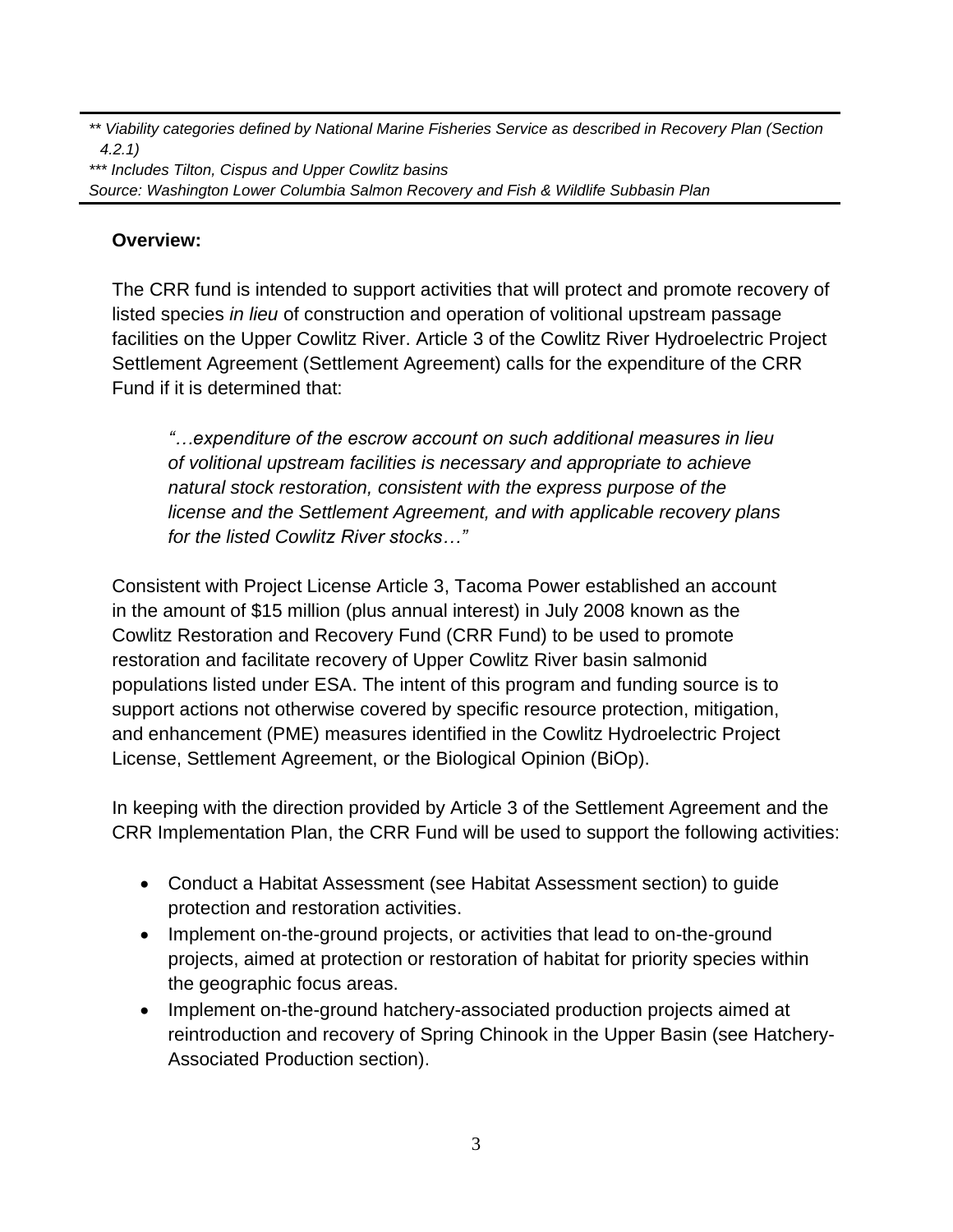The goal of the CRR Fund is to assist in the protection and recovery of listed populations consistent with the recommendations of the Washington Lower Columbia Salmon Recovery and Fish & Wildlife Upper Cowlitz Subbasin Plan (LCFRB 2010, Vol.  $II.F$ ).

By focusing use of the CRR Funds on habitat protection and restoration projects in combination with other fishery-related activities (e.g. reintroduction efforts, hatchery and harvest reform actions), the benefits to the recovery of listed populations will increase. Use of the CRR Fund for other fishery-related activities will only be considered if that activity results in a direct benefit to the protection or recovery of listed populations originating upstream of Barrier Dam.

# **Fund Structure:**

This Implementation Strategy focuses on implementing projects that benefit listed salmon and steelhead originating upstream of Barrier Dam. Partnerships and cost sharing opportunities will be pursued at the project level. The goal of this strategy is to build support and momentum for habitat restoration and population recovery actions by implementing visible projects that display a tangible benefit to listed salmon and steelhead populations and the habitat they depend on. As other entities observe the positive actions being implemented, it is expected that interest in these recovery activities will increase.

In the future, there may be opportunities to expand partnerships and cost sharing agreements beyond the project level to a program scale. Currently there is a lack of partnerships in the basin. Existing funding sources available to support habitat protection and restoration activities are focused broadly across the lower Columbia region and limited funds are available to invest specifically in the Cowlitz basin upstream of Barrier Dam. Over time, possibilities of implementing a program that leverages funds from a variety of sources may be investigated to maximize the benefit of investments provided through the CRR Fund.

This CRR Fund Implementation Strategy provides priorities for on-the-ground projects, with respect to location and target species, to be supported by the CRR Fund (see Priorities for Restoration Projects and Land Acquisition section). Allocation of the CRR Fund between different project categories will be determined by the FTC within the granting cycle. During this initial phase of the Implementation Strategy, the CRR Fund will be made available to implement projects that directly benefit salmon and steelhead recovery as described above. Broad support for this Implementation Strategy is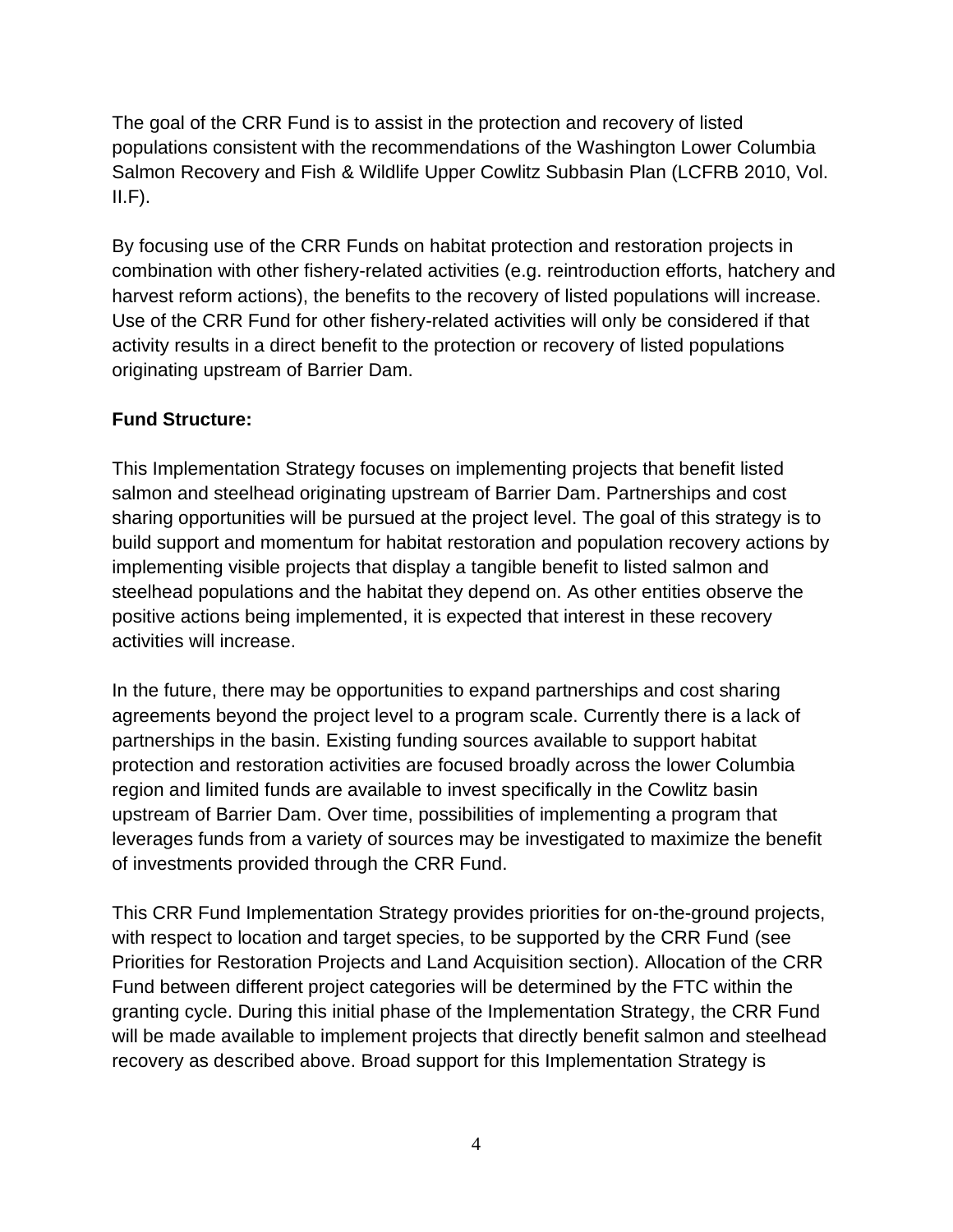expected to grow and future allocations between project categories or activities may be necessary as increased partnerships are developed.

# **Funding Cycle:**

The CRR Fund resides in a sole-purpose account within the City Treasurer's Tacoma Investment Pool, which functions similarly to an escrow account. The Tacoma Public Utility Board (PUB) approved the authorization to establish the CRR Program with the expectation that requests for funding would be up to \$3,000,000 per biennium. Tacoma Power may request additional funds from the PUB through separate resolution for extraordinary opportunity or unique project circumstances. The FTC will review the fund status, current year expenditures, and forecast expenditures for the upcoming year (based existing agreements and approved proposals) in the annual report to FERC. All CRR account funds will be expended by the end of the License period in 2037.

The model of allocating funds on a biennial cycle allows for a call for proposals, review and ranking of proposals, and funding decisions to be made every two years. Tacoma Power and the FTC prefer to retain flexibility in the process. By consensus, the FTC may elect to award the entire biennial budget in the first year, retain a portion of the allocated funds for award in the second year of the cycle, make funds not awarded in the first year available in the second year, or not fund any proposed projects based upon the quality and fit of projects to meet CRR Fund implementation goals. Retaining flexibility will also include early review of the award process by the FTC to evaluate effectiveness in achieving CRR Fund goals and objectives and assess the need to change the award process. While the PUB resolution establishing the CRR Program limits the default biennial funding threshold to \$3,000,000, there is flexibility to request additional funds. At this time, no funding thresholds have been identified to limit the amount awarded to a specific project category (e.g., habitat restoration or HAP projects), or to limit the amount awarded to an individual project. In addition, funding agreements may span multiple years, typically three years with a maximum of five years. Extensions and amendments for unforeseen circumstances may be possible if approved by the FTC.

# **Habitat Proposal Review Process:**

The FTC has committed to a stepwise rigorous and peer reviewed process to ensure that the best available science is used to select habitat acquisition and restoration projects funded through the CRR Implementation Strategy that provide recovery benefits for listed salmon and steelhead originating from the Cowlitz basin upstream of Barrier Dam (see Figure 1).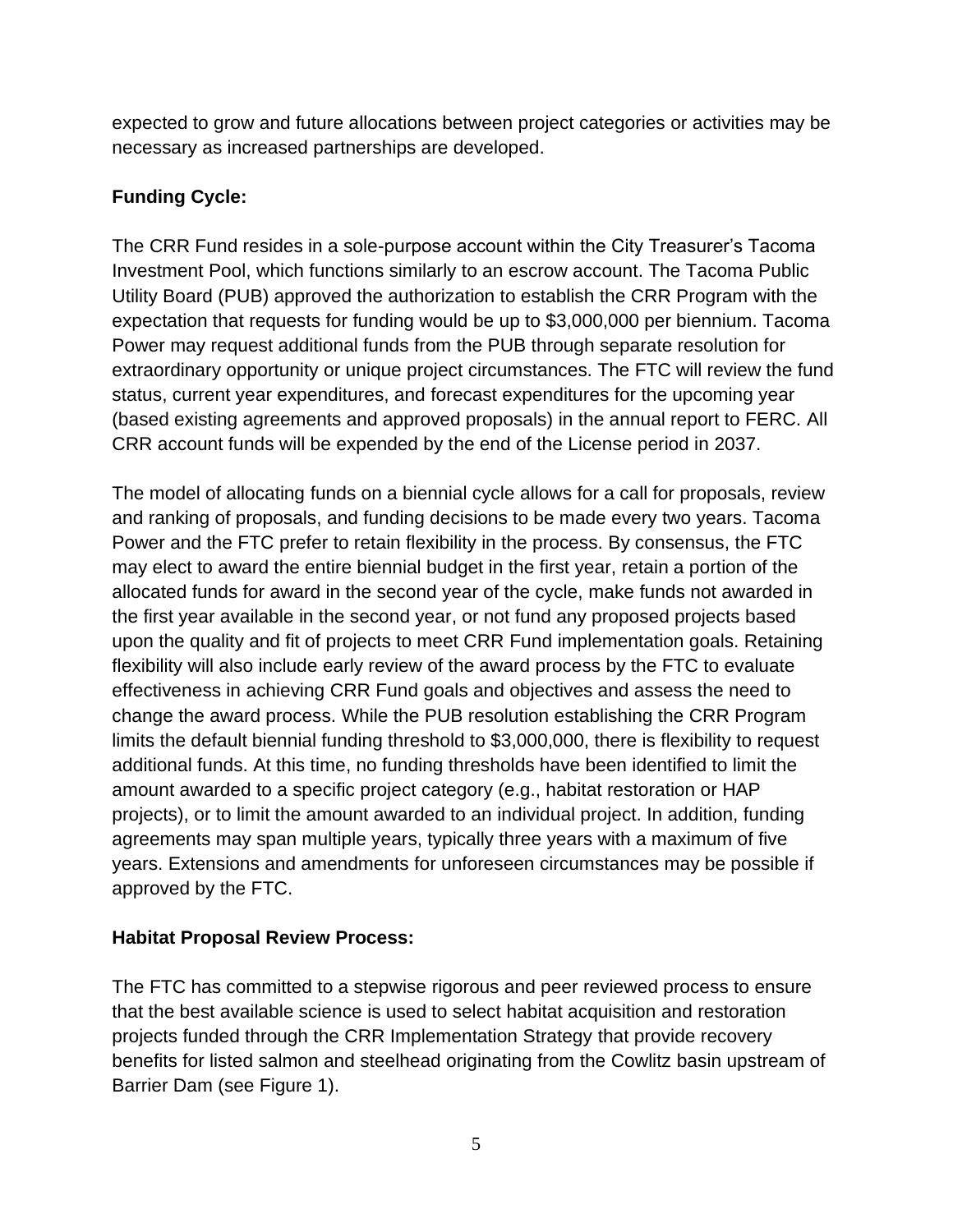The FTC has developed a partnership with the Lower Columbia Fish Recovery Board (LCFRB) to assist in the proposal review process. A request for project proposals consistent with the goals and priorities of the CRR Fund Implementation Plan will be released concurrently with the LCFRB's regular funding round for Salmon Recovery Funding Board (SRFB) projects. Review of project proposals competing for CRR Funds will be nested within the larger funding review process for the LCFRB Lead Entity.

The LCFRB will utilize their Technical Advisory Committee (TAC) and Board to provide an initial review of projects, using their standard scoring, ranking, and review process during the SRFB grant round. The LCFRB will then use additional criteria agreed to by the FTC to ensure projects considered for CRR Funds will meet the geographic and species specific goals of the program. These criteria include priority for actions identified through or aligned with CRR habitat assessment, where applicable. The LCFRB will present the FTC with a ranked list of projects recommended for funding in a given year. The process will continue as outlined in Figure 1.

Tacoma Power and the LCFRB have entered into an interagency agreement formalizing the agreement for the LCFRB to provide technical review of CRR habitat proposals. The ranking criteria, proposal review, and funding process will be established in further detail in subsequent CRR program application manuals, prepared by the LCFRB, designed to guide applicants through the process. The interagency agreement also describes agreement for the LCFRB to manage CRR habitat grants starting with the 2021 grant round. The grants management process will be established in further detail in subsequent CRR grants manuals, prepared by the LCFRB.

In some cases there may be extenuating circumstances that arise and result in a need to modify the aforementioned review process. At the discretion of the FTC, modifications to the review process could be considered and addressed only on a case by case basis. Extenuating circumstances resulting in a project receiving streamlined review consideration are limited to emergencies or extremely time sensitive opportunities that unexpectedly arise, namely acquisition of at-risk properties, and cases in which completion of the regular, annual review process would prohibit a high priority project or action from being implemented. All eligibility requirements and ranking criteria will be consistently applied to proposals considered for a modified review process.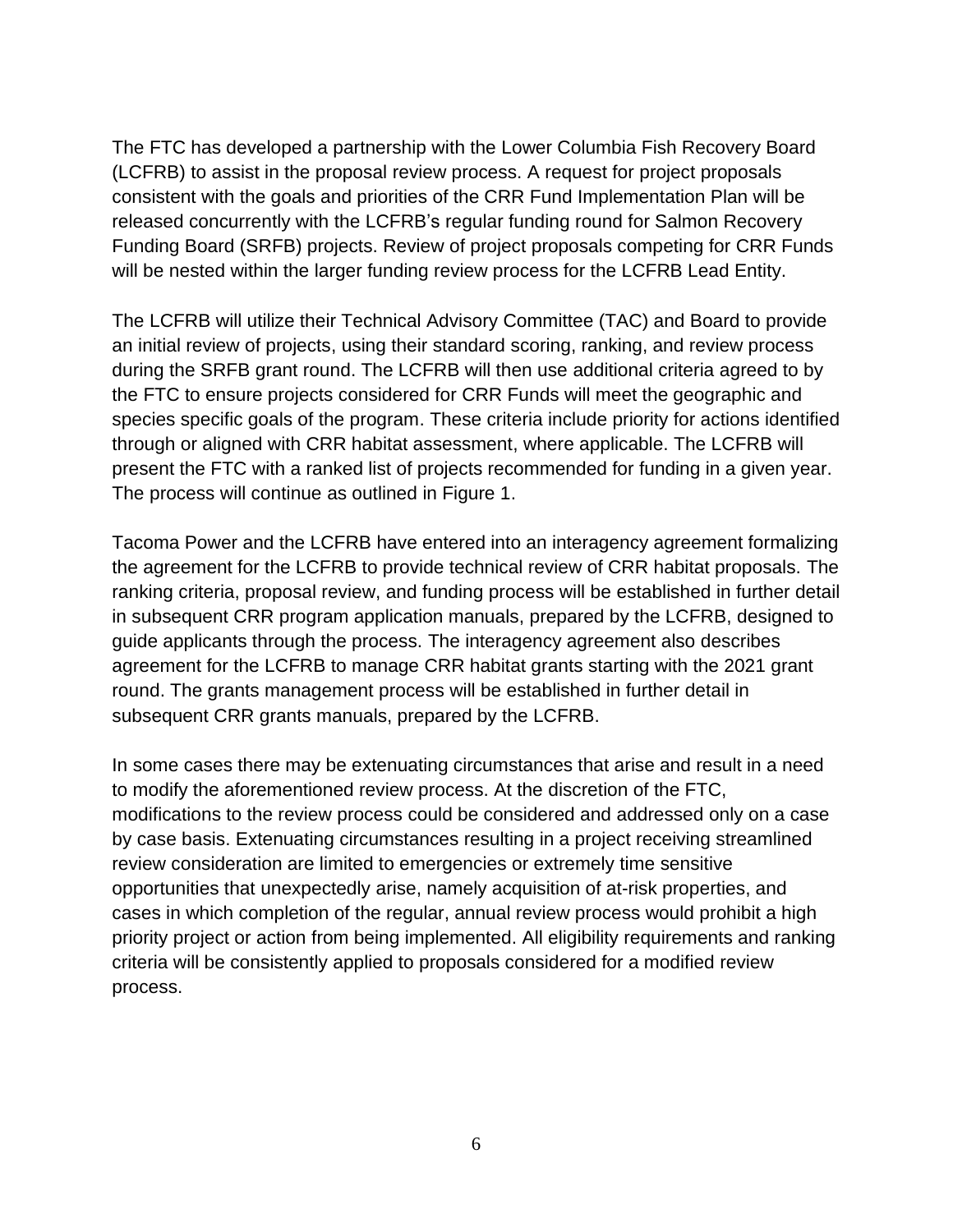# **Integration of CRR Project Review with LCFRB Salmon Recovery Funding Board Grant Round Process**

Note: The LCFRB grant round is subject to the WA Open Public Meetings Act. All materials will be available throughout the process. Review process timelines are subject to change based on SRFB process requirements.



**Figure 1. CRR Fund Habitat Restoration Project Review Process (blue is process for LCFRB/SFRB inclusive of CRR; grey is CRR-specific process)**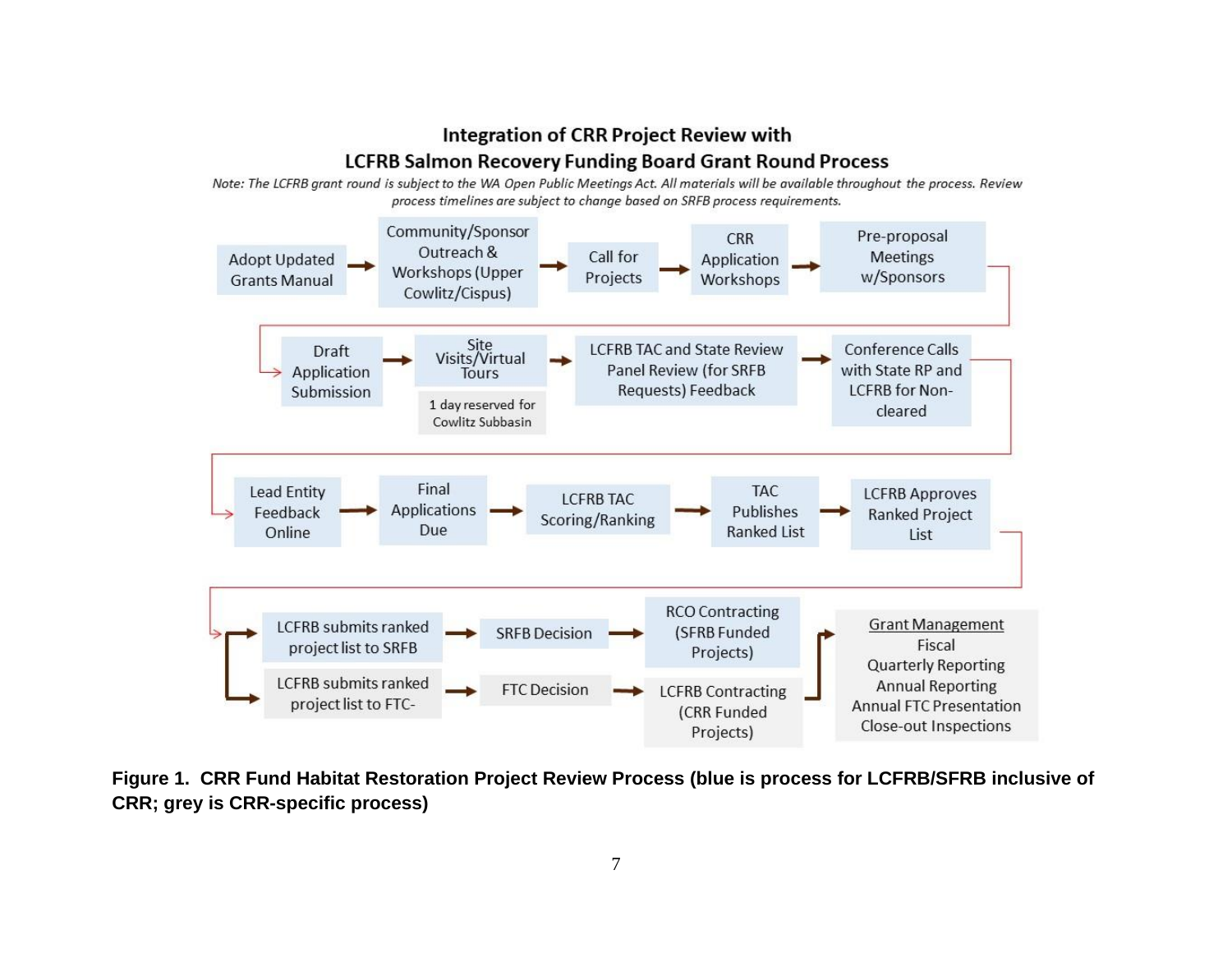#### **HAP Proposal Review Process:**

#### *Placeholder – to be updated before 2022 HAP funding announcement*

# **Funding Decisions:**

The FTC determines how CRR funds will be expended, such as which proposals will be funded or funding the development of other tools to support the Implementation Strategy. The FTC will consider the ranked recommendations for habitat and HAP proposals in any given year and determine which proposals should receive funding. The FTC may modify the rankings. The FTC may elect to not fund a recommended project, even if funding is available, based upon the quality and fit of projects to meet CRR Fund implementation goals. Funding determinations will be formalized in a decision document.

If the total funding determination is within the available biennial allocation, Tacoma Power will submit the approved project list to the Utilities Director for funding. If the total funding determination exceeds the available biennial allocation, Tacoma Power may request additional funds from the PUB.

Because the FTC decides how to expend CRR funds, they also make decisions regarding project amendments that reduce or increase a grant award amount. For example, the FTC would approve project amendments that reduce the scope of a project or require an additional funding request. The FTC will evaluate project amendments for both habitat projects (brought by the LCFRB) and HAP projects, and will (formalize their determination in a decision document.

#### **Matching Fund Requirements:**

While proponents are encouraged to show matching or leveraged funds in their budget proposals to the CRR Fund program, a specific match amount will not be required. Tacoma Power and the FTC, in coordination with the LCFRB for habitat proposals, will incentivize leverage of CRR funds through the proposal scoring process. Project proposals should show total projects costs alongside the CRR funding request as well as the amount and status of other matching funds to facilitate FTC review and lend a whole-project perspective of the proposed project scope and budget.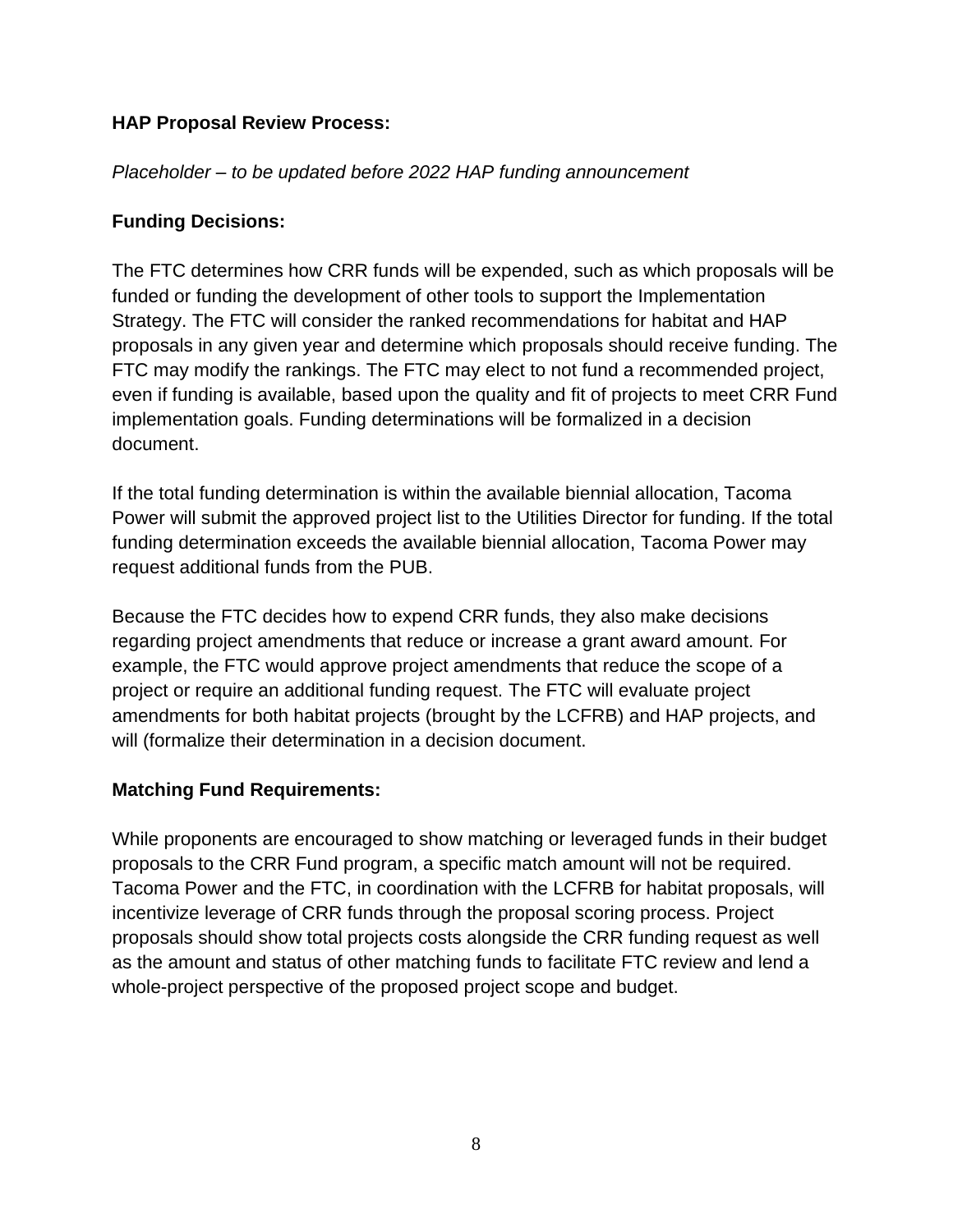# **Priorities for Restoration Projects and Land Acquisition:**

The CRR Implementation Plan identifies priorities for habitat restoration and land acquisition activities that will support the restoration and recovery of Cowlitz listed salmonid populations originating in the upper basin, upstream of Barrier Dam. Spring Chinook are further prioritized over other species because of their importance to recovery. Recovery of the Lower Columbia Chinook Evolutionarily Significant Unit (ESU) requires that Upper Cowlitz and Cispus spring Chinook achieve Recovery Plan population viability goals. The Upper Cowlitz and Cispus watersheds are prioritized over other parts of the Cowlitz subbasin based on the 2010 Recovery Plan population viability recovery objectives for Upper Cowlitz and Cispus populations. The Upper Cowlitz subbasin (including the Cispus River), Tilton subbasin, and lower Cowlitz subbasin are illustrated in Figure 1.

The geographic boundary of the CRR Program consists of the Cowlitz River basin upstream of the mouth of the Toutle River. This includes the main stem Cowlitz River, tributary confluences below Mayfield Dam, and the entire basin upstream of Mayfield Dam. By combining the species prioritization and the geographic boundaries, the CRR Program project priorities are listed in ranked order as follows.

Projects directly benefiting:

- 1. Upper Cowlitz subbasin Spring Chinook
- 2. Upper Cowlitz subbasin Steelhead and Coho
- 3. Tilton salmon and steelhead (listed populations) and Upper Cowlitz Fall Chinook (distribution currently limited to the Tilton River)
- 4. Lower basin listed salmon and steelhead having a high proportion of matching funds

While this Implementation Strategy prioritizes activities focusing on spring Chinook in the Upper Cowlitz subbasin , it does not exclude activities occurring in other geographic locations (e.g. Tilton River) as long as proposed activities also benefit other listed species (e.g. coho and winter steelhead) originating upstream of Mayfield Dam. Proposed habitat activities downstream of the Barrier Dam will be evaluated based on their benefits to populations originating upstream of Mayfield and Cowlitz Falls dams. The initial prioritization presented above may be re-evaluated upon completion of a habitat assessment and/or changes in the Recovery Plan.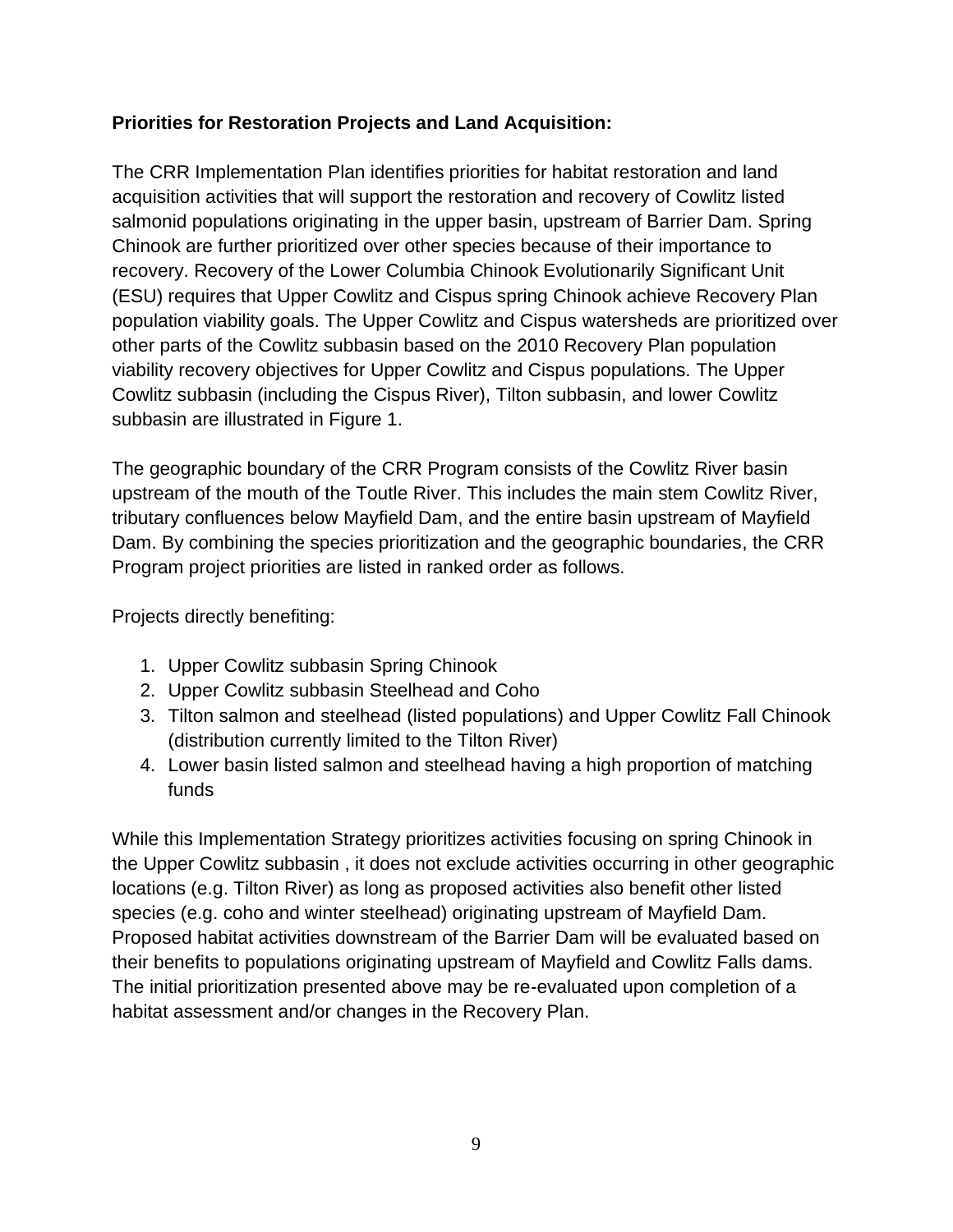

**Figure 2. Cowlitz River Subbasins**

#### **Habitat Assessment:**

Habitat assessments have been conducted to inform high priority restoration or protection projects. As planned, these assessments have largely focused on the Upper Cowlitz and Cispus watersheds above Cowlitz Falls Dam and on spring Chinook priority life history stages, with the understanding that projects addressing spring Chinook limiting factors will likely benefit other species. The Upper Cowlitz and Cispus (UCC) Habitat Strategy<sup>3</sup>, which builds upon the Recovery Plan<sup>4</sup>, was completed in 2019 by the LCFRB in partnership with Tacoma Power and other stakeholders. It was in part supported by the CRR fund. The UCC Habitat Strategy describes physical and habitat characteristics of the Upper Cowlitz and Cispus watersheds in the context of salmon recovery, and provides a strategy for restoration and protection of aquatic habitat and associated ecological processes. It is primarily focused on the restoring valley floodplain function and stream habitat diversity. It identifies strategic objectives by landscape unit,

<sup>&</sup>lt;sup>3</sup> Upper Cowlitz and Cispus Habitat Strategy: Upper Cowlitz and Cispus Rivers, Washington. Prepared for Lower Columbia River Fish Recovery Board by Inter-Fluve, Cramer Fish Sciences, and Lower Columbia Fish Recovery in collaboration with the Upper Cowlitz Cispus Work Group. December 2019.

<sup>4</sup> Washington Lower Columbia Salmon Recovery and Fish & Wildlife Subbasin Plan, Volume II.F – Upper Cowlitz Subbasin (Potential change in populations performance with degradation and restoration ladder diagrams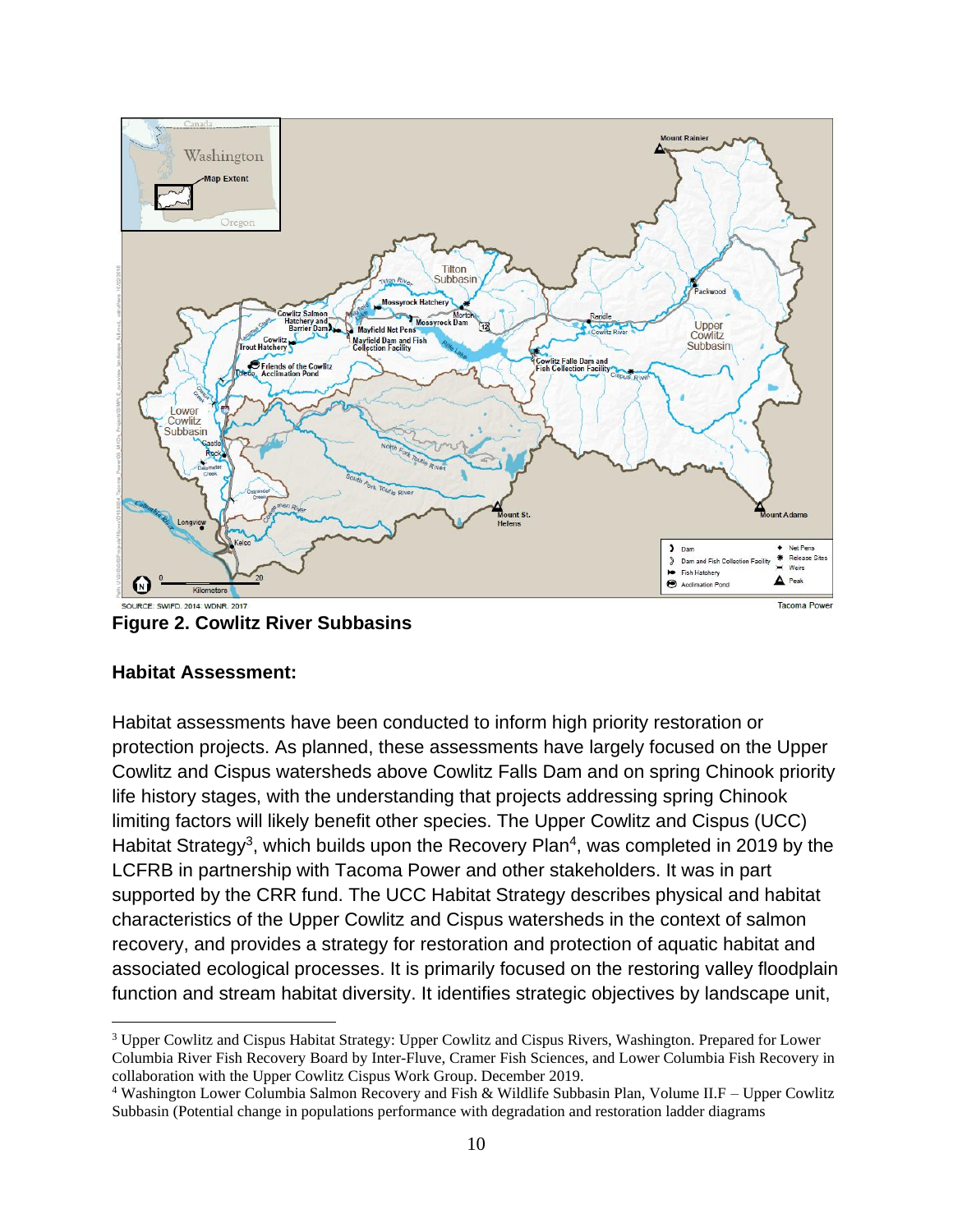habitat actions to address them, and also action priority areas. Hydraulic modeling of the Randle to Packwood reach of the Upper Cowlitz River<sup>5</sup>, and a geomorphic assessment of much of the Upper Cowlitz and Cispus Rivers<sup>6</sup> also have been completed. These assessments were in process and considered during the development of the UCC Habitat Strategy. Previous habitat review includes the upper Cowlitz (e.g. Upper Cowlitz River Basin Reach Characterization Project – Identifying Reaches Suitable for Protection<sup>7</sup>).

Additional habitat assessments may be identified by the FTC or proposed by Tacoma Power, the LCFRB, or others in the future.

#### **Hatchery-Associated Production:**

*This section will be completed / updated prior to the next HAP project grant round in the 2021 final version of this document. This version is retained as placeholder.*

Article 3 of the Settlement Agreement provides for the expenditure of funds from the escrow account that serves as the CRR Fund (see Overview section). Article 5 of the Settlement Agreement provides general guidance regarding the expenditure of the CRR Fund on hatchery production:

*"… unless a decision has been made pursuant to Article 3 to not construct volitional upstream passage during the remaining term of the license, at which time hatchery production may be considered as part of the plan to expend the funds in the escrow account for the purposes of protection and promoting recovery of listed stocks…"*

Article 3 of the Settlement Agreement clearly states that the CRR Fund (escrow account) was specifically established as a measure to be implemented *in lieu* of volitional upstream passage to benefit natural recovery of listed stocks. Article 5 specifically states that expenditures from the CRR Fund (escrow account) need to be consistent with protection and recovery goals of listed stocks. Consistent with the direction provided by the Settlement Agreement, any expenditures of the CRR fund for hatchery-associated production must achieve the purpose of protection and facilitate recovery of listed populations originating in the Cowlitz basin upstream of Barrier Dam.

<sup>5</sup> Cowlitz Restoration and Recovery Habitat Assessment: Hydrodynamic Modeling and Habitat Suitability Assessment, Final Report. Prepared by Anchor QEA for Tacoma Power. March 2020.

<sup>6</sup> Preliminary Geomorphic Assessment Memo: Cowlitz River Geomorphic Assessment. Prepared for Tacoma Power by Natural Systems Design. February 2019.

<sup>&</sup>lt;sup>7</sup> Upper Cowlitz River Basin Reach Characterization Project – Identifying River Reaches Suitable for Protection, prepared for Tacoma Power by CardnoEntrix, Project Number 4285004, April 2, 2014.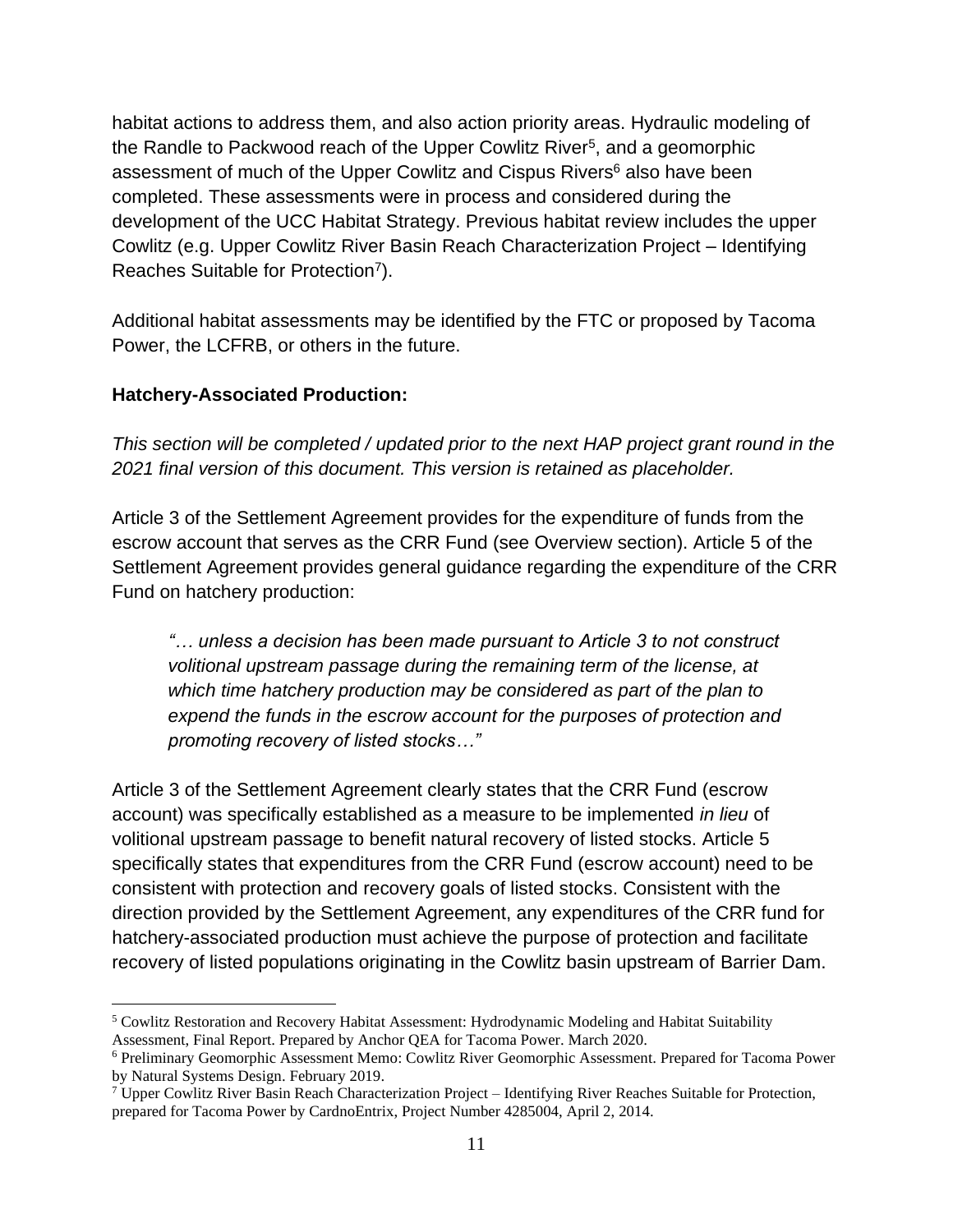Use of CRR Funds for hatchery-related fish enhancement projects will be considered; however, evaluation will depend solely upon how proposed efforts will protect and promote recovery of listed populations originating in the Cowlitz basin upstream of Barrier Dam. The limiting factors identified in the Recovery Plan (LCFRB 2010) should be used to identify the types of actions proposed, such that projects constructed and/or operated address limiting factors to promote recovery of listed populations originating from upstream of Barrier Dam.

If the FTC identifies utilization of remote site rearing/acclimation projects for fish enhancement as necessary for recovery of target populations, then these actions may be funded by the CRR. The scope of fish production activities will focus on projects that are small, temporary, and focused in areas that are underutilized, or where fish access was previously precluded by barriers that have now been addressed, to ensure utilization and increase spatial distribution of target populations. These enhancement programs will only be used to meet population viability goals and therein not be made available to the fishery. Hatchery programs whose purpose is to maintain or increase harvest will not be considered for funding through the CRR Fund. The hatchery activities specifically required by the Cowlitz License Articles or Settlement Agreement (e.g. satellite rearing ponds) will not be eligible for funding through the CRR Fund.

The types of hatchery projects that could be considered for use of the CRR Fund include:

- Utilization of Remote Site Incubators (RSI) to address egg to emergence survival issues.
- Distribution of fry or fingerlings to colonize areas where adequate habitat exists, but is currently underutilized by anadromous salmonids.
- Acclimation of smolts to areas in the watershed where quality habitat exists but is underutilized, thereby expanding the geographic range of the natural origin population.
- Introduction of fish into areas where habitat restoration improvements have occurred or passage barriers have been addressed to ensure utilization of restored habitat.

Hatchery-associated production funded through the CRR Fund should be short term, with the intention to address limiting factors and benefit natural origin populations during the early time frame of the recovery program. It is important to note, recovery is a long term process. Remote site/acclimation projects should be designed to be consistent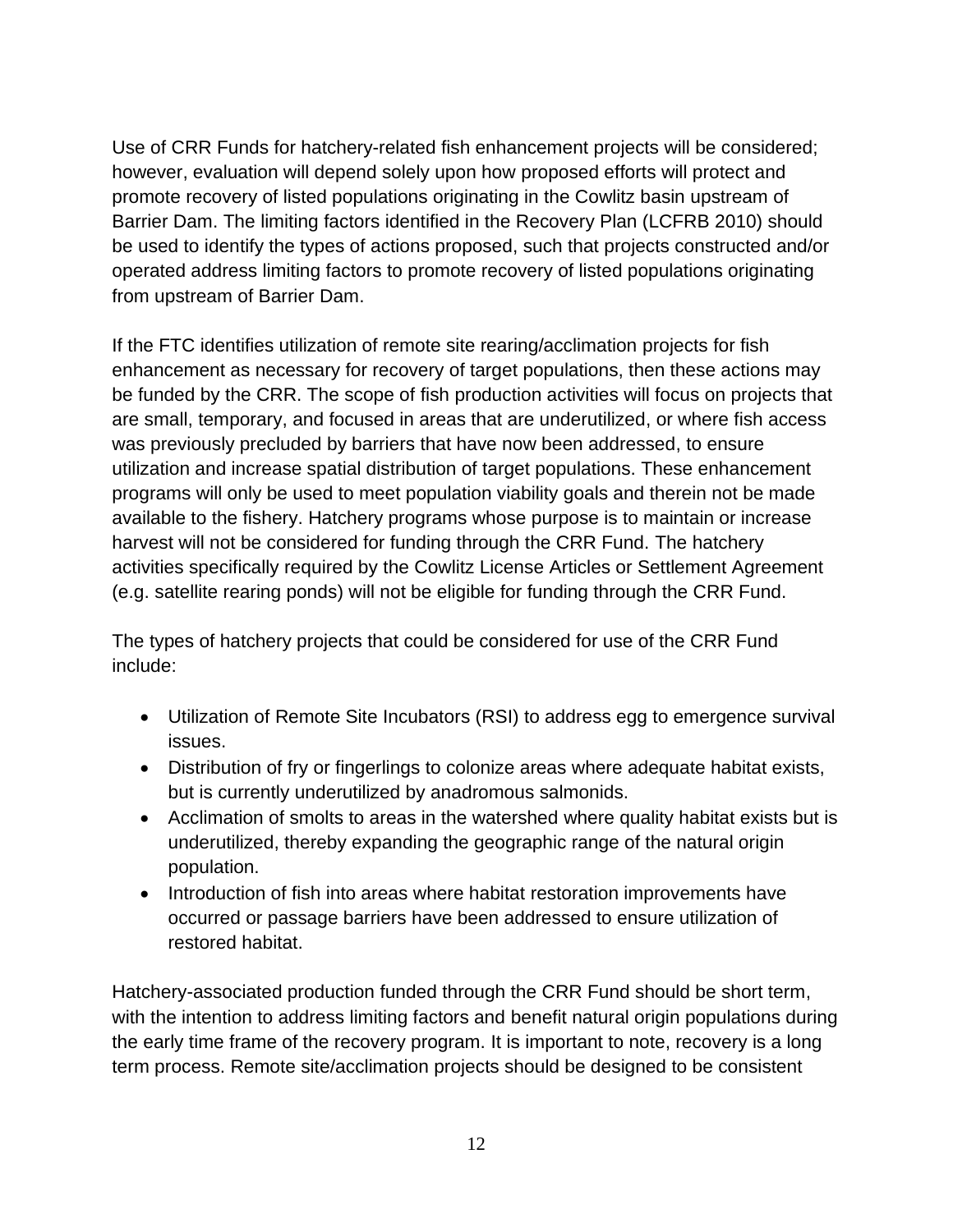with natural processes, appropriately sited, and value-added to long term habitat restoration targets to support self-sustaining fish populations.

Review and ranking of hatchery-associated project proposals will be completed by the CRR Subcommittee and the FTC.

# **Project Eligibility Criteria**

As mentioned in previous sections, the CRR Fund will be awarded to projects that promote activities to protect and restore listed salmonid populations in the Cowlitz River basin upstream of Barrier Dam. Any conservation group registered as a non-profit, Native American Tribe, Regional Fisheries Enhancement Group, Conservation District, or other local, state, or federal governmental entity, including Tacoma Power, may propose a CRR project. Public works entities may propose habitat or HAP projects that meet the criteria and priorities listed in this strategy. Private landowners are allowed to propose restoration projects on their own property, but not acquisition projects. Proposals will be considered as long as they are consistent with the solicitation process and meet the criteria and priorities listed in this Implementation Strategy.

Some projects or elements of projects are ineligible as match or for reimbursement. Activities that are ineligible for reimbursement or match include:

- Property acquisition through eminent domain.
- Mitigation projects, activities, or funds.
- Monitoring and maintenance as stand-alone projects.
- Effectiveness monitoring costs associated with a project, including purchase of equipment to monitor a restoration or acquisition project.
- Construction of buildings or indoor facilities.
- Capital facilities, public works projects, projects with a primary purpose of flood mitigation, and infrastructure elements, such as sewage treatment facilities, surface and storm water management systems, flood management structures, and water supply systems.
- Converting from septic to sewage treatment systems.
- Operation or construction of fish hatcheries.
- Operation of hydropower facilities.
- Fish harvest and harvest management activities.
- Fishing license buy-back.
- Lobbying or legislative activities.
- Costs to prepare or apply for a grant (or other grant funding).